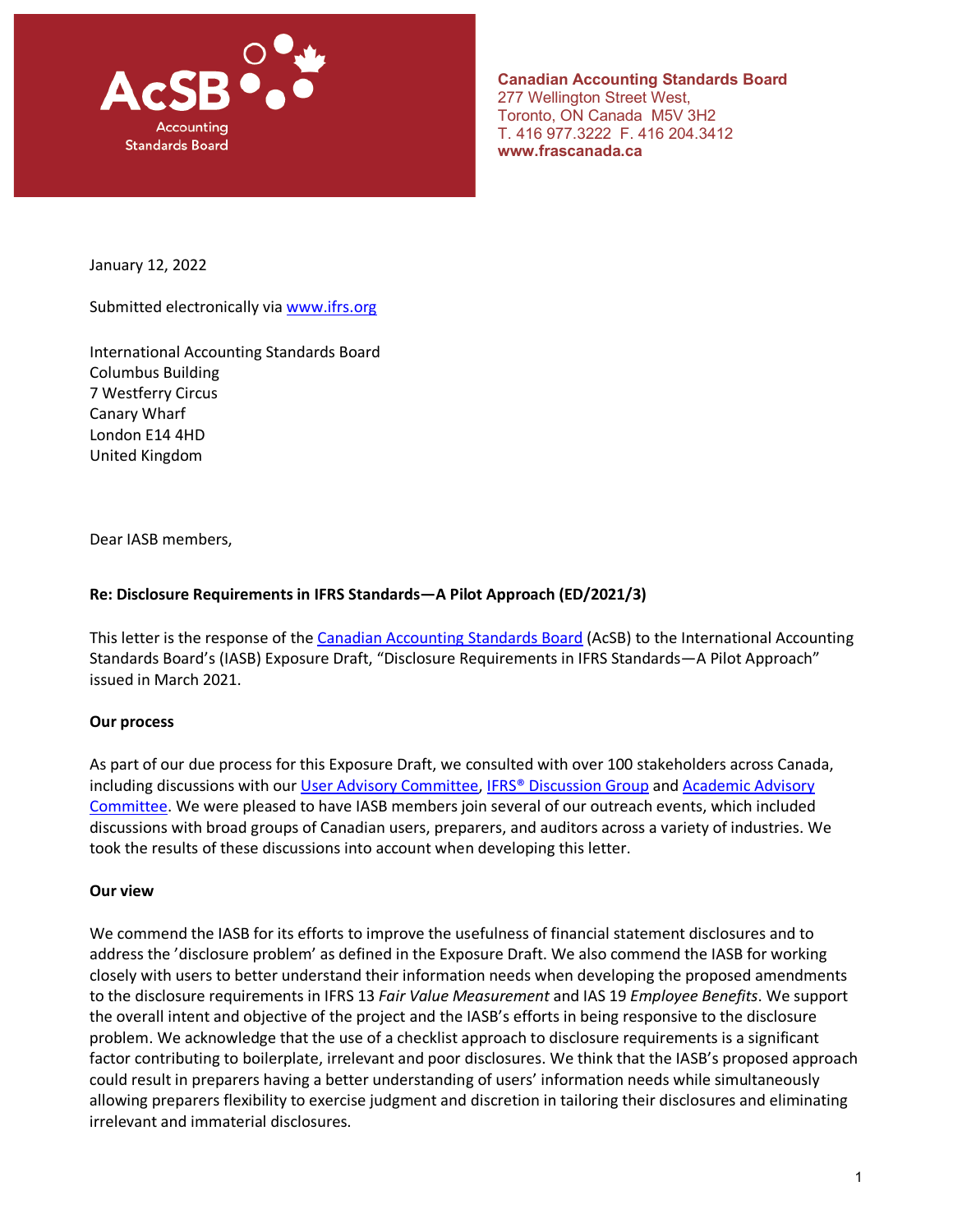We think that the IASB's proposed approach to developing disclosure requirements represents a radical change from its current approach. Stimulating changes to current behaviour may prove to be the most significant barrier to achieving effective application of the IASB's proposed amendments. Currently, there is a strong preference towards checklists in facilitating compliance, enforcement and consistency in disclosures among entities. Therefore, we think that the disclosure problem is unlikely to be resolved through standard setting alone. Instead, we encourage the IASB to work with preparers, auditors, regulators and users (hereafter collectively referred to as "all stakeholder groups") to foster the desired behavioural shift away from the current checklist approach to disclosure requirements. If the IASB decides to move ahead with the proposed approach to developing disclosure requirements, we also highly encourage the IASB to remain involved throughout the implementation process by regularly engaging in dialogue with preparers, auditors, and regulators to ensure the success of this initiative. Furthermore, we think that it would be beneficial to engage in early dialogue with the International Auditing and Assurance Standards Board so that the existing auditing requirements and guidance can be assessed in relation to the increased use of judgment to be applied in developing disclosures to satisfy the proposed disclosure objectives.

We acknowledge that transitioning from a checklist approach to preparing disclosures will require increased management judgment as to what information is most useful to financial statement users. We also acknowledge that some users have expressed concerns that disclosures may not be consistent from entity to entity because of the enhanced need for management judgment in determining what information is material and relevant. Auditors also expressed concern that the auditing of disclosures will be more onerous because of the increased application of management judgment and discretion. Furthermore, based on similar rationale, regulators are also concerned about the enforcement issues that may arise from the change in approach to the disclosure requirements.

Notwithstanding these concerns, we do not support the inclusion of comprehensive lists of minimum disclosures because we think that their inclusion will diminish the effectiveness of the IASB's proposals and lead to stakeholders treating them as a checklist. As such, we encourage the IASB to develop comprehensive application guidance to accompany the disclosure objectives and help facilitate the intended shift away from a checklist approach to disclosure requirements. The application guidance may provide deeper insights into users' information needs and may identify the types of disclosures an entity could provide as well as the thought process that preparers may consider when developing relevant and useful disclosures to satisfy the disclosure objectives.

# *Disclosures over judgment and estimation uncertainty*

The proposed approach to developing disclosure requirements places an increased emphasis on the effective application of judgment when determining the information to be disclosed in the financial statements. We think that these proposals interact with the current disclosure requirements in paragraphs IAS 1.122 and 125 which require disclosures about management's judgments and sources of estimation uncertainty, respectively. Therefore, we encourage the IASB to explore whether it should expand the disclosure requirements included in IAS 1 and have the disclosure objectives in the individual IFRS Standards reference these requirements. We think that this approach would help re-emphasize the importance of the IAS 1 disclosure requirements and reduce potential conflicts between IAS 1 and other standards. From an implementation perspective, we think that application guidance could help preparers navigate the standard specific judgment and estimation uncertainty disclosures and reinforce the overarching disclosure requirements in IAS 1.

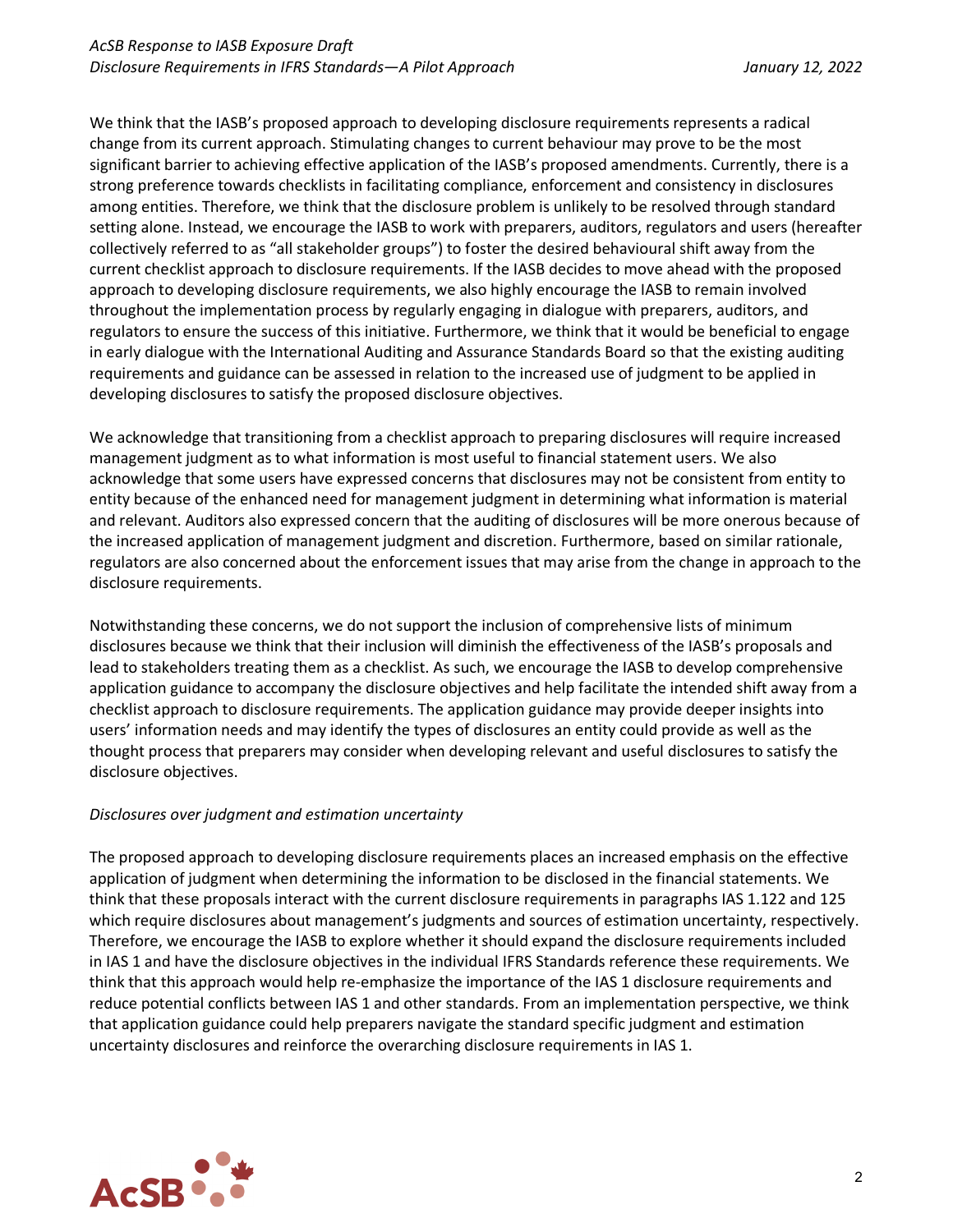## *Proposed amendments to IFRS 13 Fair Value Measurement*

Overall, we agree with the proposed disclosure objectives and the other proposed amendments to IFRS 13. We think that these proposed amendments may help entities to tailor their disclosures to provide more relevant and useful information by ensuring preparers have a better understanding of users' fair value measurement information needs. We are supportive of giving preparers discretion to eliminate irrelevant or immaterial fair value disclosures that are currently provided solely to comply with the current Level 3 disclosure requirements. Furthermore, the financial statement users we consulted were supportive of the proposed disclosures on alternative fair value measurements and the potential to receive additional information on items categorized as Level 2. This is because categorizing items within Level 2 or 3 may be a matter of significant judgment and the level of estimation uncertainty can be high for items categorized within Level 2.

## *Proposed amendments to IAS 19 Employee Benefits*

Stakeholders often view accounting for defined benefit plans as highly complex because it involves the use of multiple actuarial assumptions that may be subject to a high degree of uncertainty. Boilerplate and poor defined benefit plan disclosures often impede users' ability to forecast the future cash flow impact of defined benefit plans. We think that the proposed overall and specific disclosure objectives will allow preparers to better assess their disclosures from a user's information needs perspective and to tailor their disclosures to target these needs. The financial statement users we consulted were supportive of the specific disclosure objective on expected future cash flows because they can use this information to assess their own forecasts. However, the users we consulted were concerned about the proposal to remove the explicit requirement to provide a sensitivity analysis on actuarial assumptions because they use this disclosure quite frequently in their analysis. Therefore, we think that the IASB should consider highlighting the usefulness of the sensitivity analysis on actuarial assumptions in its application guidance when the defined benefit plan and its underlying assumptions are material to the financial statements as a whole.

#### **Our responses to your questions**

[The Appendix](#page-3-0) to this letter responds to the questions posed in the **Exposure Draft** and expands on the points raised above.

We would be pleased to elaborate on our comments in more detail if you require. If so, please contact me or, alternatively, Katharine Christopoulos, Director, Accounting Standards (+1 416 204-3270 or email [kchristopoulos@acsbcanada.ca\)](mailto:kchristopoulos@acsbcanada.ca), Jayshal Daya, Principal, Accounting Standards (+1 416 204-3501 or email [jrdaya@acsbcanada.ca\)](mailto:jrdaya@acsbcanada.ca) or Jamie Goodman, Principal, Accounting Standards (+1 416 204-3294 or email [jgoodman@acsbcanada.ca\)](mailto:jgoodman@acsbcanada.ca)

Yours truly,

Linda F. Mezon, FCPA, FCA, CPA (MI), CGMA Chair, Canadian Accounting Standards Board

Imezon@[acsbcanada](mailto:lmezon@acsbcanada.ca).ca +1 416 204-3490

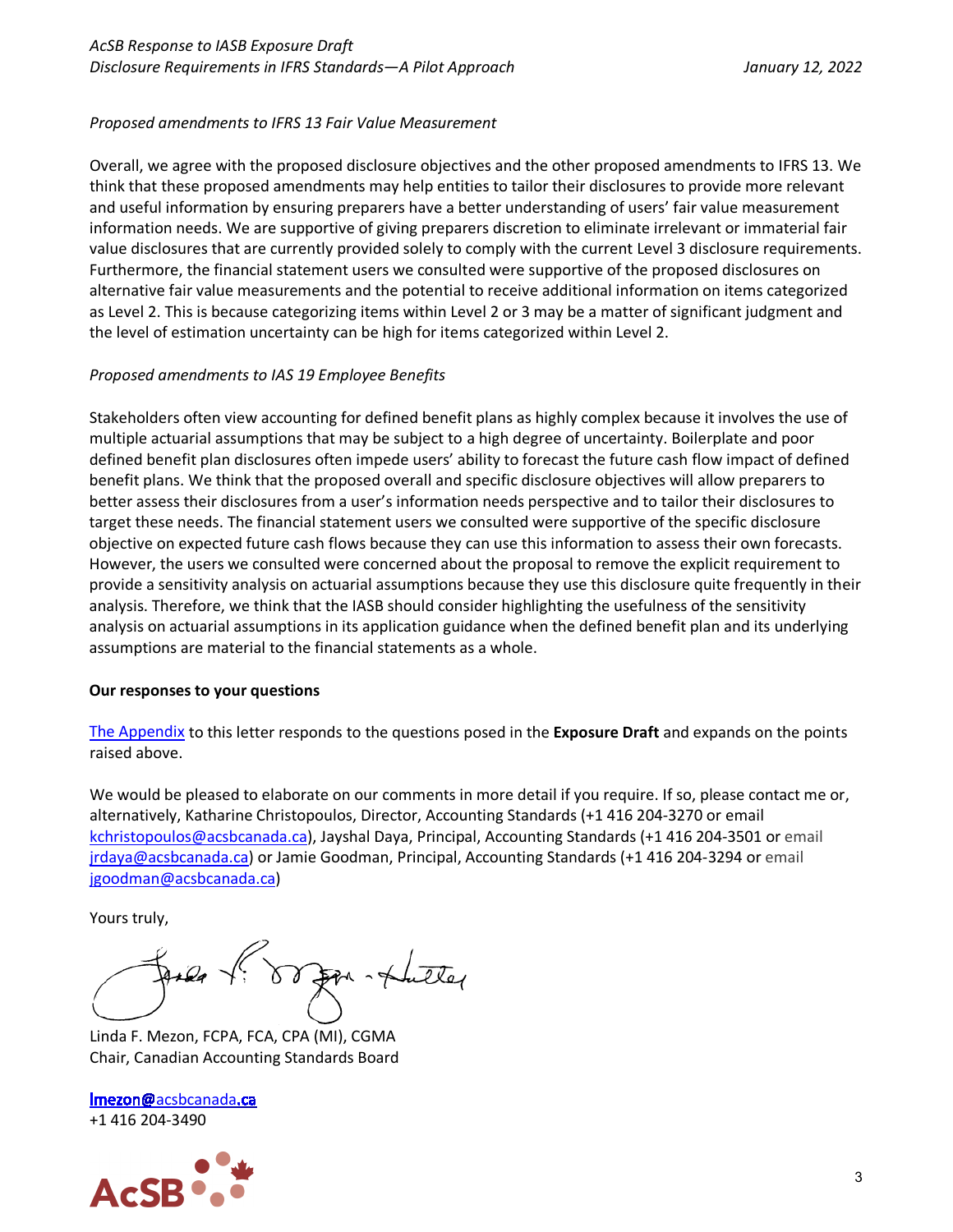#### **About the Canadian Accounting Standards Board**

We are an independent body with the legal authority to establish accounting standards for use by all Canadian publicly accountable enterprises, private enterprises, not-for-profit organizations and pension plans in the private sector. We are comprised of a full-time Chair and volunteer members from a variety of backgrounds, including financial statement users, preparers, auditors and academics; a full-time staff complement supports our work.

#### **Our standards**

We have adopted IFRS® Standards as issued by the IASB for publicly accountable enterprises. Canadian securities legislation permits the use of U.S. GAAP in place of IFRS Standards in certain circumstances. We support a shared goal among global standard setters of highquality accounting standards that result in comparable financial reporting outcomes regardless of the GAAP framework applied.

We developed separate sets of accounting standards for private enterprises, not-for-profit organizations and pension plans. Pension plans are required to use the applicable set of standards. Private enterprises and not-for-profit organizations can elect to apply either the set of standards developed for them, or IFRS Standards as applied by publicly accountable enterprises.

#### **Our role vis-à-vis IFRS Standards**

<span id="page-3-0"></span>Our responsibility to establish Canadian GAAP necessitates an endorsement process for IFRS Standards. We evaluate and rely on the integrity of the IASB's due process as a whole, and monitor its application in practice. In addition, we perform our own due process activities for each new or amended IFRS Standard to ensure that the standard is appropriate for application in Canada. We reach out to Canadians on the IASB's proposals to understand and consider their views before deciding whether to endorse a final IFRS Standard. A final standard is available for use in Canada only after we have endorsed it as Canadian GAAP.

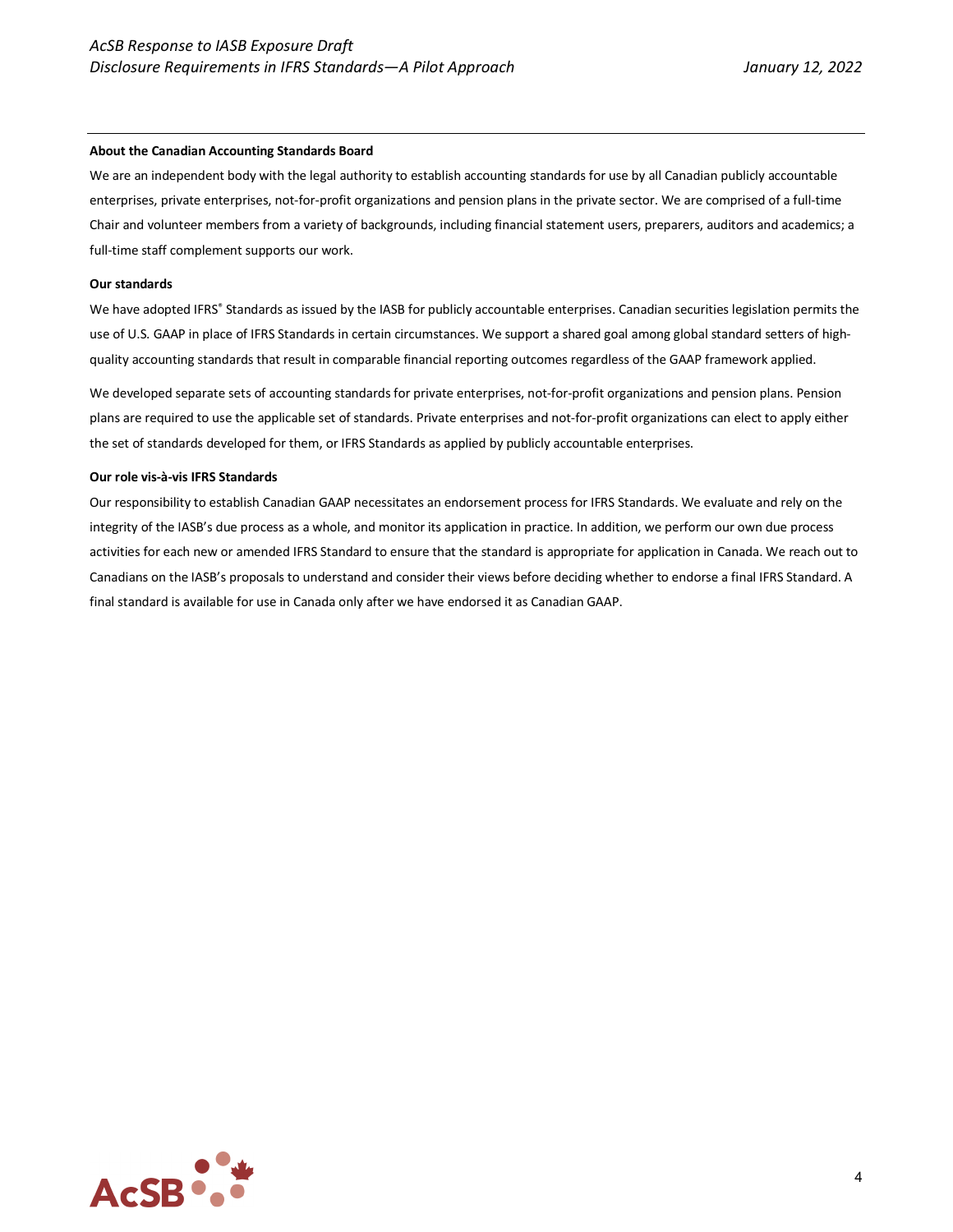#### **APPENDIX**

#### **Section 1 – Proposed approach to developing disclosure requirements**

#### **Question 1—Using overall disclosure objectives**

(a) Do you agree that the IASB should use overall disclosure objectives within IFRS Standards in future? Why or why not?

(b) Do you agree that overall disclosure objectives would help entities, auditors and regulators determine whether information provided in the notes meets overall user information needs? Why or why not?

- 1. We support the IASB's future use of overall disclosure objectives within IFRS Standards. We think that this approach will allow preparers to better understand users' information needs and to tailor their disclosures to target the information users are most interested in. The current checklist approach used in the preparation of financial statement disclosures is a significant factor contributing to irrelevant boilerplate disclosures. We agree that the use of overall disclosure objectives will equip entities, auditors and regulators with a better understanding of users' information needs.
- 2. Notwithstanding our support for the use of disclosure objectives, the IASB's proposed approach to developing disclosure requirements represents a radical change from the current approach to developing disclosure requirements. Several stakeholders informed us that among other challenges, stimulating changes to the current behaviour towards disclosure requirements may prove to be the most significant barrier to achieving effective application of the proposed disclosure amendments. Currently, there is a strong preference towards checklists in facilitating compliance, enforcement and consistency in disclosures among entities. Therefore, we think that it is likely that without strong commitment from all stakeholder groups to solve the disclosure problem, checklists outside of the standard setting environment may be developed to maintain current behavioural patterns towards disclosure requirements. Moreover, we think that the disclosure problem is unlikely to be resolved through standard setting alone. Instead, we encourage the IASB to work with all stakeholder groups to foster the desired behavioural shift away from the current checklist approach to disclosure requirements. If the IASB decides to move ahead with the proposed approach to developing disclosure requirements, we also highly encourage the IASB to remain involved throughout the implementation process by regularly engaging in dialogue with preparers, auditors, and regulators to ensure the success of this initiative. Furthermore, we think that it would be beneficial to engage in early dialogue with the International Auditing and Assurance Standards Board so that the existing auditing requirements and guidance can be assessed in relation to the increased use of judgment to be applied in developing disclosures to satisfy the proposed disclosure objectives. We understand that the proposed change to disclosure requirements represents an ambitious undertaking and hence continuous dialogue and monitoring of the implementation may be better suited to this instance. This is because waiting until completion of the Post Implementation Review to address any shortcomings may be too late and may jeopardize the required change in current behaviour towards the disclosure requirements.
- 3. The following additional concerns raised by stakeholders further emphasize the need for the IASB to engage with stakeholders during the implementation process. Several users we consulted expressed concern that disclosures may not be consistent from entity to entity because of the enhanced need for

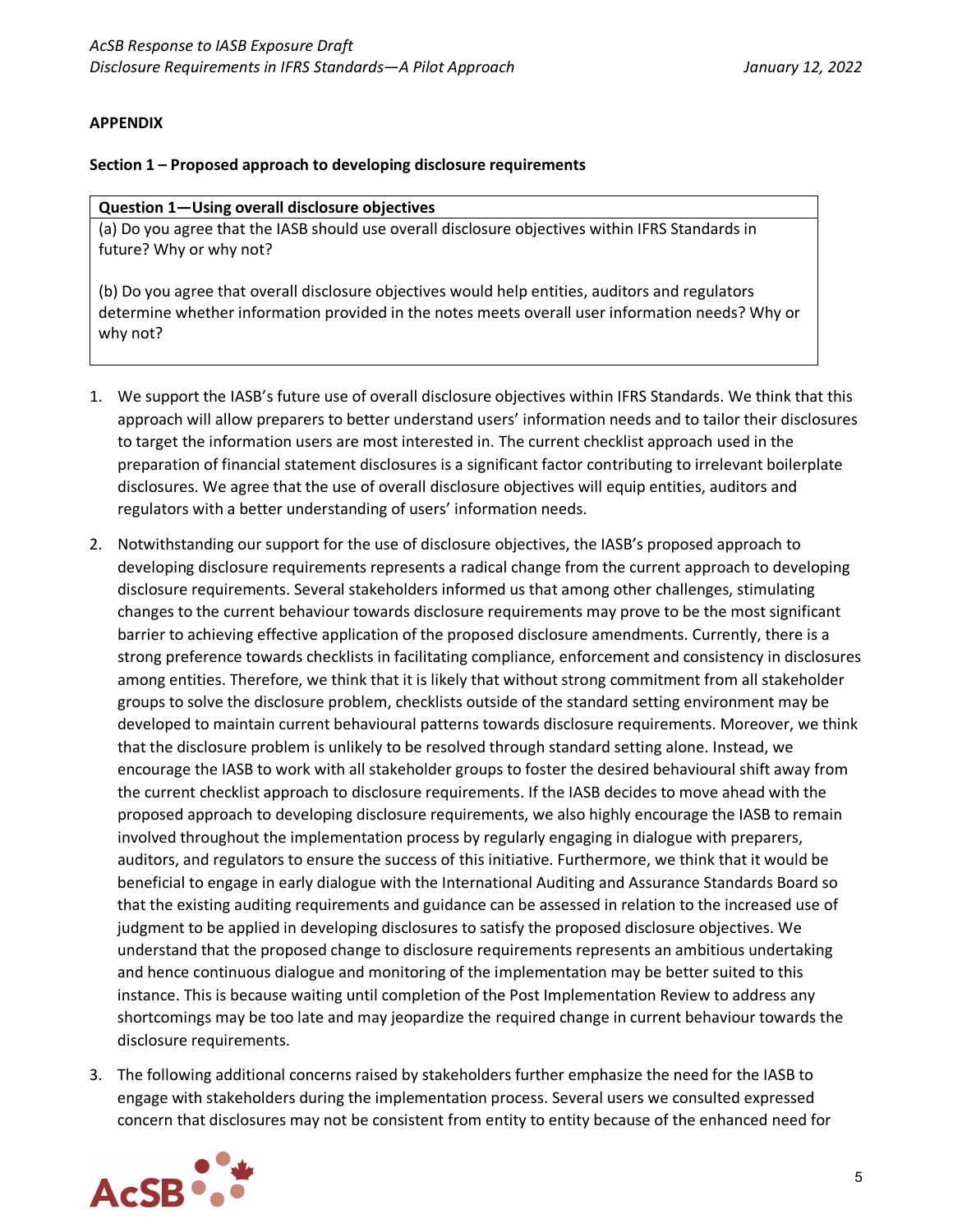management judgment in determining what information is material and relevant. Auditors expressed concern that the auditing of disclosures will be more onerous because of the increased application of management judgment and discretion. Furthermore, based on similar rationale, regulators are also concerned about the enforcement issues that may arise from the change in approach to the disclosure requirements. Therefore, we think that the IASB is in the best position to ensure all stakeholders' concerns are considered and addressed during the implementation period.

## **Question 2—Using specific disclosure objectives and the disclosure problem**

(a) Do you agree that specific disclosure objectives, and the explanation of what the information is intended to help users do, would help entities apply judgments effectively when preparing their financial statements to:

(i) provide relevant information; (ii) eliminate irrelevant information; and (iii) communicate information more effectively? Why or why not? If not, what alternative approach would you suggest and why?

(b) Do you agree that specific disclosure objectives, and the explanation of what the information is intended to help users do, would provide a sufficient basis for auditors and regulators to determine whether an entity has applied judgments effectively when preparing their financial statements? Why or why not?

- 4. We think the standard requires specific disclosure objectives to ensure the proposed disclosure approach is operational. The specific disclosure objectives are also essential to help entities provide disclosures that target the detailed user information needs. Furthermore, we think that the specific disclosure objectives and the explanation of what the information is intended to help users do will allow entities to tailor their disclosures specific to their entity's circumstances and their users' information needs and to eliminate irrelevant disclosures.
- 5. Notwithstanding our support for the use of specific disclosure objectives, our concerns are consistent with those discussed in our response to question 1.

#### **Question 3—Increased application of judgment**

Paragraphs DG2–DG3 and DG8–DG13 of this Exposure Draft explain why, in future, the IASB proposes to:

(a) use prescriptive language to require an entity to comply with the disclosure objectives. (b) typically use less prescriptive language when referring to items of information to meet specific disclosure objectives. An entity, therefore, would need to apply judgment to determine the information to disclose in its circumstances.

(a) Do you agree with this approach? Why or why not? If not, what alternative approach do you suggest and why?

(b) Do you agree that this approach would be effective in discouraging the use of disclosure requirements in IFRS Standards like a checklist? Why or why not?

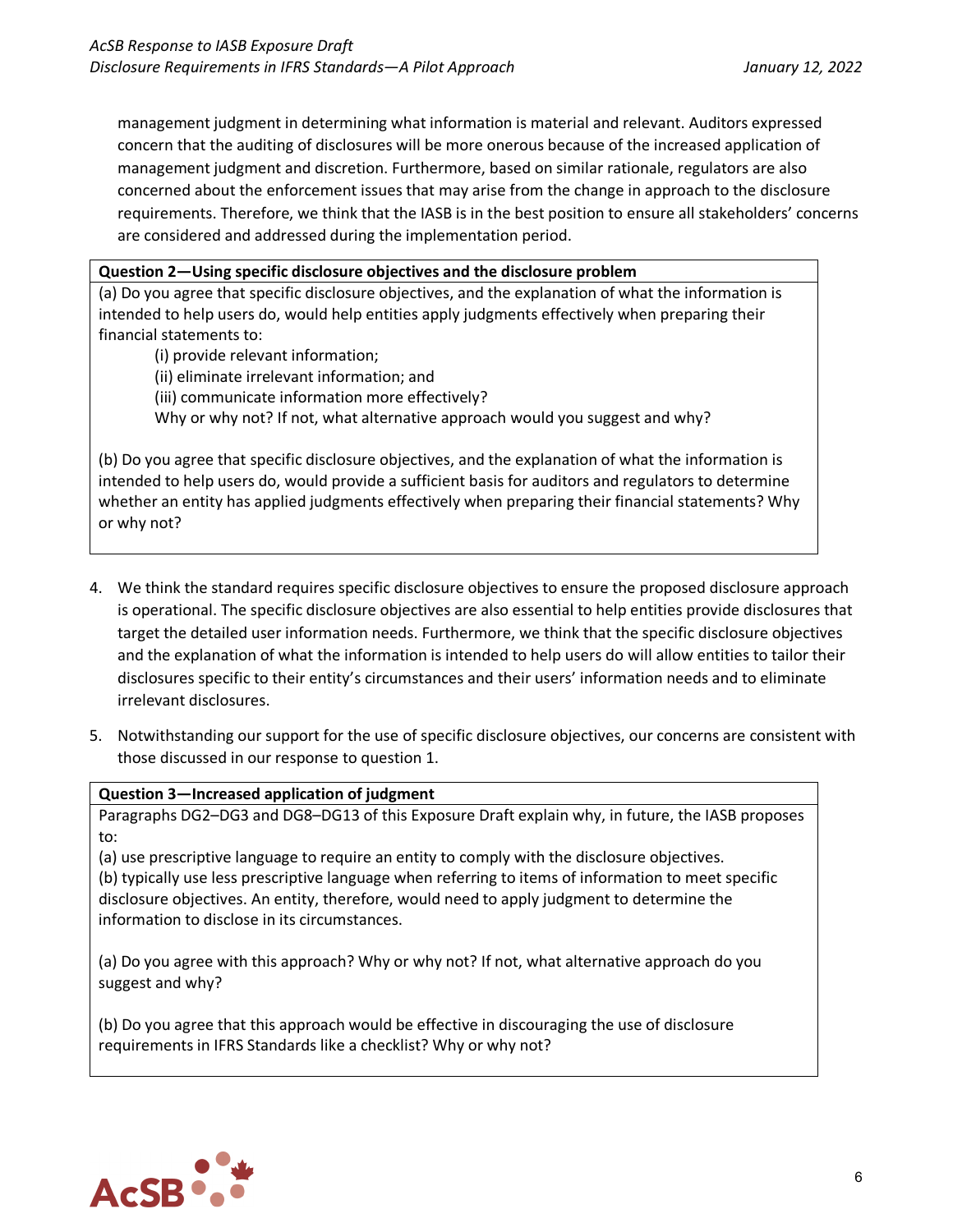(c) Do you agree that this approach would be effective in helping to address the disclosure problem? For example, would the approach help entities provide decision-useful information in financial statements? Why or why not?

(d) Do you agree that this approach would be operational and enforceable in practice? Why or why not?

(e) Do you have any comments on the cost of this approach, both in the first year of application and in subsequent years? Please explain the nature of any expected incremental costs, for example, changes to the systems that entities use to produce disclosures in financial statements, additional resources needed to support the increased application of judgment, additional audit costs, costs for users in analyzing information, or changes for electronic reporting.

- 6. We agree with the IASB's proposed approach to use prescriptive language to require an entity to comply with the disclosure objectives and less prescriptive language when referring to items of information to meet specific disclosure objectives. The use of prescriptive language is essential to shift the emphasis away from the items of information and to stimulate changes to the current behaviour towards disclosure requirements. Furthermore, the use of less prescriptive language will allow for increased application of judgment when determining the items of information to disclose. In turn, this may ensure that entities provide more relevant and useful information and that entities have more discretion to eliminate irrelevant or immaterial boilerplate disclosures.
- 7. However, the shift away from mandating items of information towards compliance with disclosure objectives represents a radical change from current practice which may give rise to several challenges. In addition to the challenges discussed in our response to question 1, we think that there is a risk that the increased emphasis on judgment may result in less comparability and preparers reaching different conclusions about the relevance or usefulness of information based on similar facts and circumstances.
- 8. Some preparers we consulted expected minimal changes to their current disclosures and therefore did not foresee any significant costs from adopting the proposed approach to disclosure requirements. However, other stakeholders that we consulted anticipated that this approach would lead to increased audit costs arising from additional deliberations and senior audit team involvement because of the increased application of judgment. We therefore encourage the IASB to consider whether the benefits of changing the approach to developing disclosure requirements will outweigh the costs of undertaking standard setting should there be limited changes to current disclosures.

#### **Question 4—Describing items of information to promote the use of judgment**

The IASB proposes to use the following less prescriptive language when identifying items of information: 'While not mandatory, the following information may enable an entity to meet the disclosure objective'.

Do you agree that the proposed language is worded in a way that makes it clear that entities need to apply judgment to determine how to meet the specific disclosure objective? If not, what alternative language would you suggest and why?

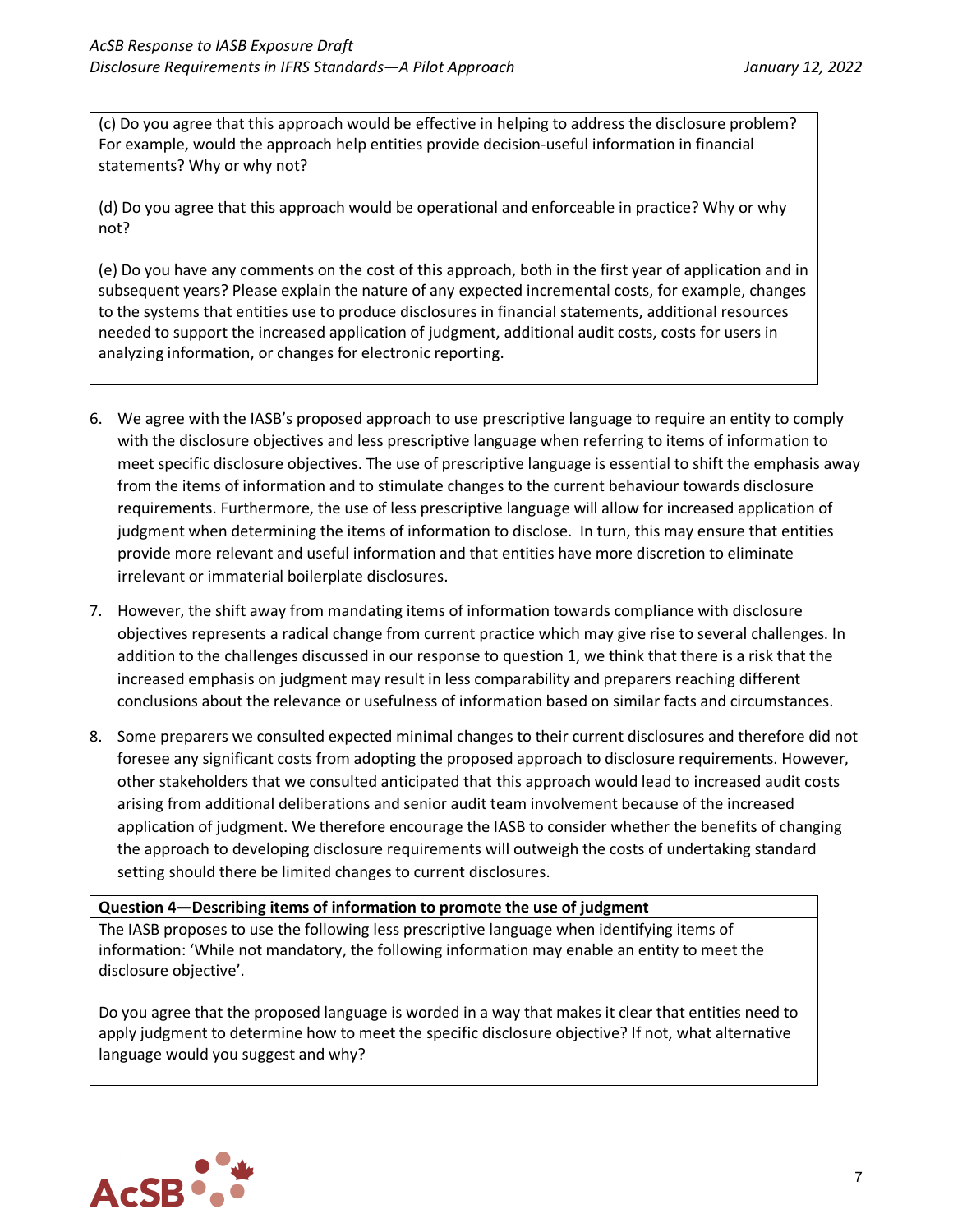- 9. We do not agree with the proposal to use the phrase "*while not mandatory*". We think that this phrase may result in the items of information being approached as a checklist because overcoming the presumption that the information is needed will require more effort than disclosing these items. Stakeholders have noted that the proposed language "while not mandatory" may lead entities to disclose these items of information to prevent litigation arising from inadequate disclosure and to prevent challenging communications with auditors and regulators.
- 10. Furthermore, we think that it is also likely that stakeholders such as industry bodies, auditors or regulators may develop checklists including these items of information to mitigate the risk of inadequate disclosures, facilitate enforcement and to help entities that may not have robust financial reporting functions to develop sound disclosures. It is our understanding that the development of checklists outside of the formal standard setting environment would further hinder the possibility of stimulating the required behavioural change required to successfully implement the IASB's proposed approach to disclosure requirements.
- 11. We encourage the IASB to explore the use of the following phrase "*to comply with the disclosure objective an entity may consider disclosing the following items of information*". We think that this phrase may encourage increased judgment and discretion when any entity is assessing items of information for disclosure. This is because it places the primary emphasis on the need to comply with the disclosure objectives and the use of the verb "consider" encourages the exercise of judgment. We also encourage the IASB to engage in dialogue with all stakeholder groups to seek their commitment and support for transitioning to the proposed approach to disclosure requirements.
- 12. We do not support the inclusion of comprehensive lists of minimum disclosures because we think that their inclusion will diminish the effectiveness of the IASB's proposals and lead to stakeholders treating them as a checklist. As such, we encourage the IASB to develop comprehensive application guidance to accompany the disclosure objectives and help facilitate the intended shift away from a checklist approach to disclosure requirements. The application guidance may provide deeper insights into users' information needs and may identify the types of disclosures an entity could provide as well as the thought process that preparers may consider when developing relevant and useful disclosures to satisfy the disclosure objectives. Furthermore, the use of application guidance may allow for the provision of additional sector specific considerations that may help preparers address users' sector specific information needs.

#### **Question 5—Other comments on the proposed Guidance**

Do you have any other comments on these aspects? Please indicate the specific paragraphs or group of paragraphs to which your comments relate (if applicable).

# *Disclosures over judgment and estimation uncertainty*

13. The proposed approach to developing disclosure requirements places an increased emphasis on the effective application of judgment when determining the information to be disclosed in the financial statements. Furthermore, the proposed disclosure objectives in IFRS 13 and IAS 19 requires disclosures to help users better understand and assess the sources of measurement uncertainty. We think that these proposals interact with the current disclosure requirements in paragraphs IAS 1.122 and 125 which require disclosures about management judgments and sources of estimation uncertainty respectively. Given the pervasive nature of judgments and sources of measurement and estimation uncertainty, we encourage the

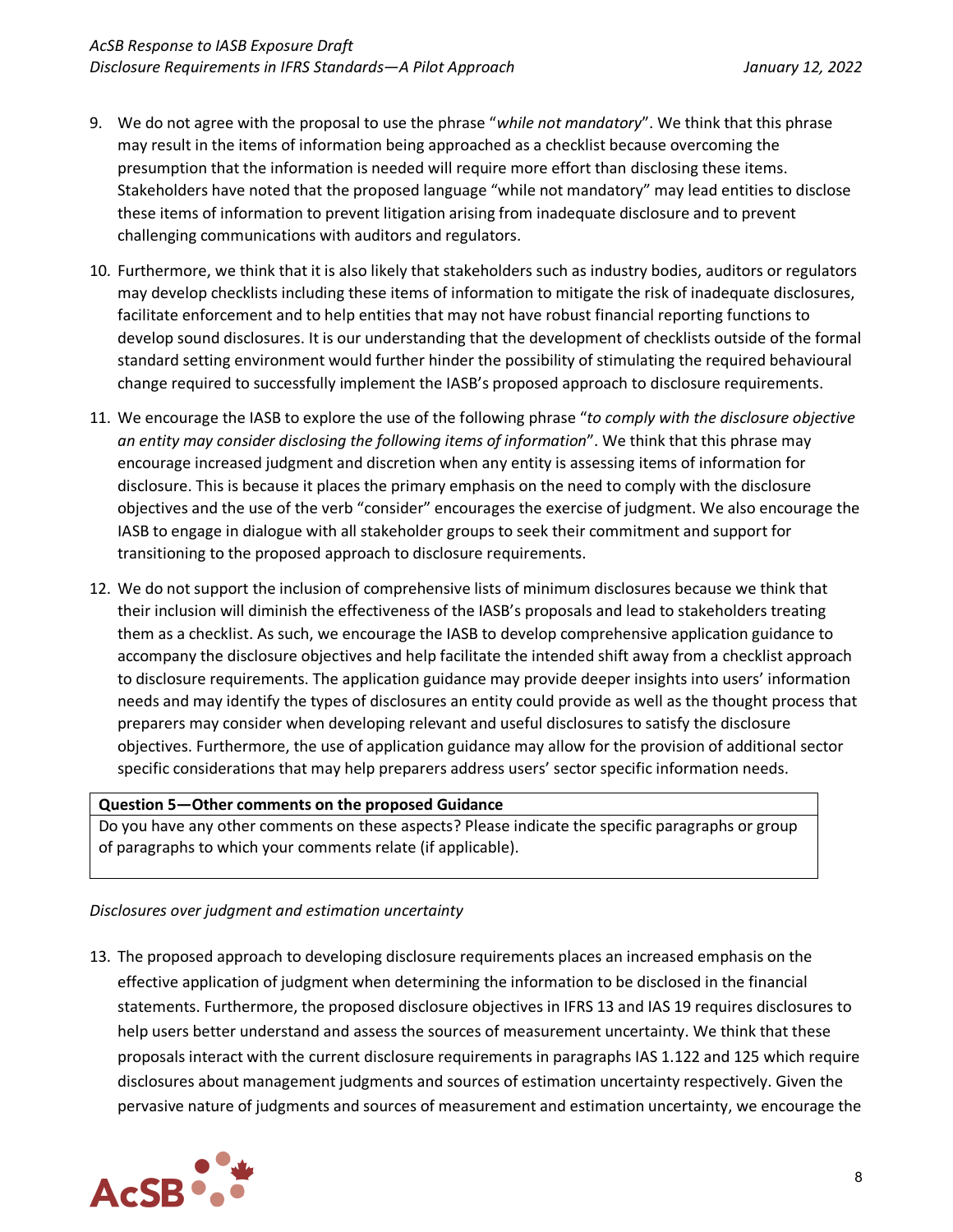IASB to explore whether it should expand the disclosure requirements included in IAS 1 and have the disclosure objectives in the individual IFRS Standards reference these requirements. We think that this approach would help re-emphasize the importance of the IAS 1 disclosure requirements and reduce potential conflicts between IAS 1 and other standards. From an implementation perspective, we think that application guidance could help preparers navigate the standard specific judgment and estimation uncertainty disclosures and reinforce the overarching disclosure requirements under IAS 1.

# *Application of materiality*

14. The stakeholders that we consulted noted that having disclosure objectives will not necessarily help entities provide more relevant and useful disclosures because it is unclear how materiality can be applied and enforced consistently when dealing with objective-based disclosure requirements. We encourage the IASB to explore how it can reinforce the requirements in paragraph IAS 1.31 and the proposed disclosure requirements in the individual IFRS Standards.

#### **Section 2 – IFRS 13**

## **Question 6—Overall disclosure objective for assets and liabilities measured at fair value in the statement of financial position after initial recognition**

Do you agree that this proposed objective would result in the provision of useful information that meets the overall user information needs about assets and liabilities measured at fair value in the statement of financial position after initial recognition? If not, what alternative objective do you suggest and why?

- 15. We agree with the proposed overall disclosure objective, because we think that this objective may help entities tailor their disclosures to provide more relevant and useful information, by ensuring preparers have a better understanding of users' information needs regarding fair value measurements.
- 16. The users we consulted supported the emphasis of the overall disclosure objective on an entity's exposure to uncertainties associated with fair value measurements and how the fair value measurements have been determined. We think that satisfying the overall disclosure objective will benefit users when determining whether adjustments should be made to the fair value measurements used in their own valuation models.
- 17. Notwithstanding the above, the general concerns raised in our response to question 1 remain relevant in relation to the proposed amendments to IFRS 13.

## **Question 7—Specific disclosure objectives for assets and liabilities measured at fair value in the statement of financial position after initial recognition**

(a) Do you agree that the proposed specific disclosure objectives capture detailed user information needs about assets and liabilities measured at fair value in the statement of financial position after initial recognition? Why or why not? If not, what changes do you suggest?

(b) Do you agree that the proposed specific disclosure objectives would result in the provision of information about material fair value measurements and the elimination of information about immaterial fair value measurements in financial statements? Why or why not?

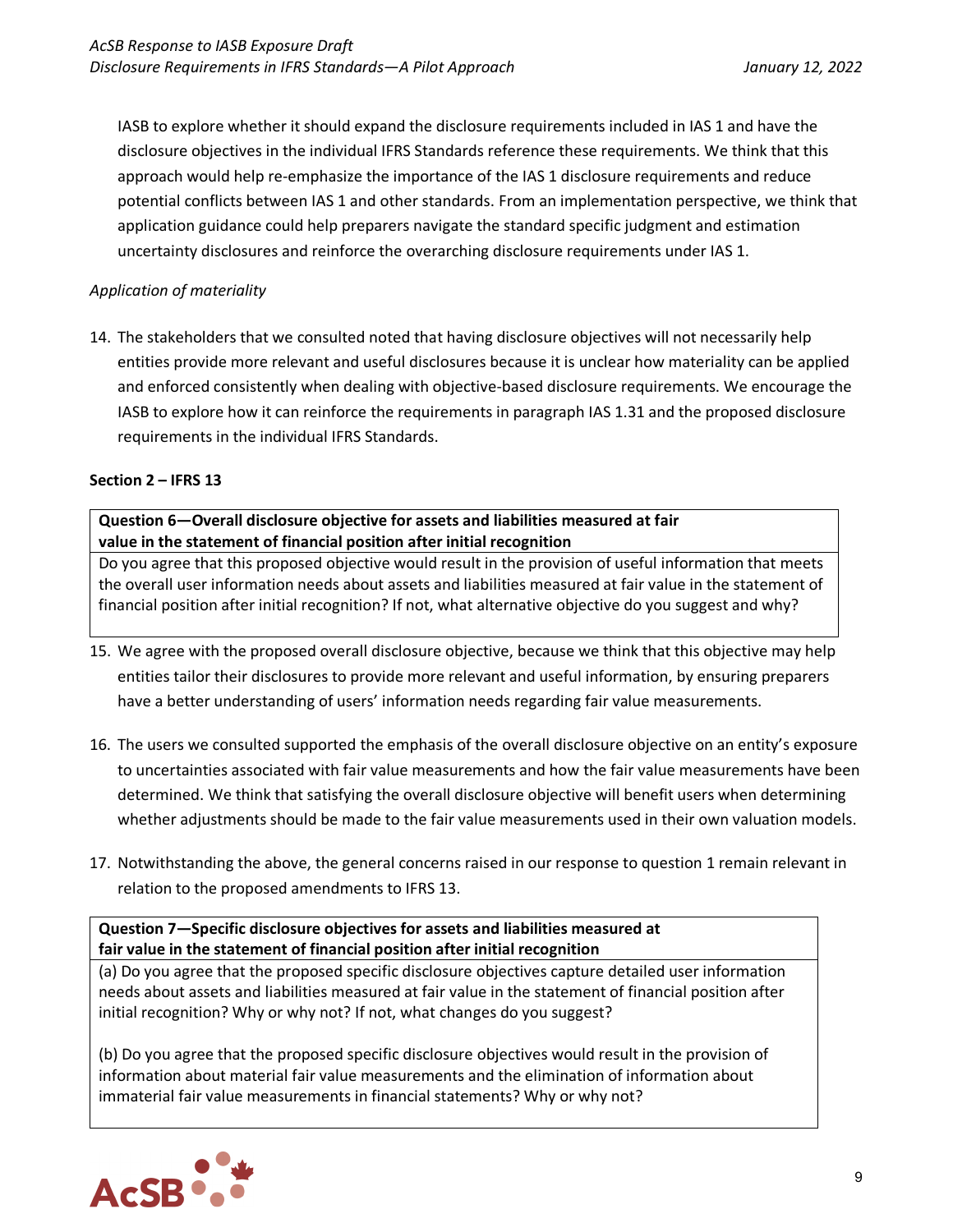(c) Do you agree that the benefits of the specific disclosure objectives would justify the costs of satisfying them? Why or why not? If you disagree, how should the objectives be changed so that the benefits justify the costs? Please indicate the specific disclosure objective(s) to which your comments relate.

(d) Do you have any other comments on the proposed specific disclosure objectives? Please indicate the specific disclosure objective(s) to which your comments relate.

- 18. Overall, we agree with the proposed specific disclosure objectives because we think that these proposals focus on the critical user information needs about assets and liabilities measured at fair value in the statement of financial position after initial recognition. Furthermore, we think that shifting the requirements to focus on the specific disclosure objectives will provide preparers with more discretion to eliminate irrelevant and/or immaterial fair value disclosures. The users we consulted appreciated the proposed specific disclosure objectives, particularly the information on alternate fair value measurements and the possibility of receiving additional information on items categorized as Level 2. This is because categorizing items within Level 2 or 3 may be a matter of significant judgment and the level of estimation uncertainty can be high for items categorized within Level 2.
- 19. Some stakeholders we consulted were generally supportive of the proposals and did not consider the proposals to be overly onerous or cost prohibitive. From their perspective, the proposed amendments did not result in any significant changes from their current disclosures.

**Question 8—Information to meet the specific disclosure objectives for assets and liabilities measured at fair value in the statement of financial position after initial recognition**

(a) Do you agree that entities should be required to disclose the proposed items of information in paragraphs 105, 109 and 116 of the [Draft] amendments to IFRS 13? Why or why not? If not, what changes do you suggest and how would they help an entity to meet the specific disclosure objective?

(b) Do you agree with the proposed items of information that are not mandatory but may enable entities to meet each specific disclosure objective? Why or why not? If not, what changes do you suggest and how would they help an entity to meet the specific disclosure objective?

- 20. We agree with the proposal for entities to disclose information in paragraphs 105, 109 and 116 of the draft amendments to IFRS 13 for the reasons provided in the Basis for Conclusions. Furthermore, we appreciate the proposals encourage management, through satisfying the disclosure objectives, to assess if any additional information would be useful to users.
- 21. For the reasons provided in the Basis for Conclusions, we also agree that the proposed items of information that are not mandatory are relevant and useful and may therefore enable entities to meet each specific disclosure objective. However, as noted in our response to question 4, we think that these disclosures may still be approached as a checklist by some entities.<sup>[1](#page-9-0)</sup>

<span id="page-9-0"></span><sup>&</sup>lt;sup>1</sup> Refer to our response to question 4 for our suggested alternate phrase.

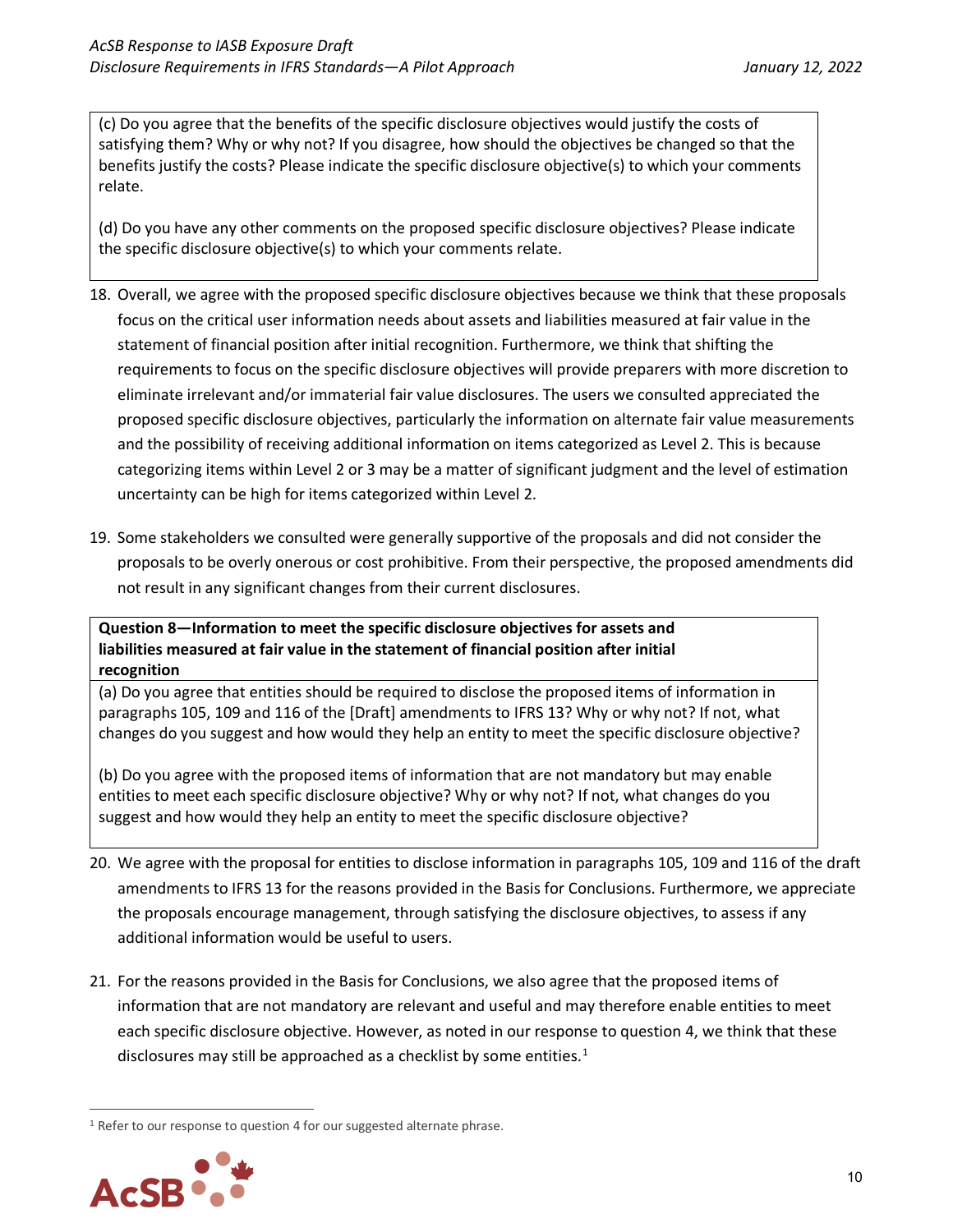**Question 9—Specific disclosure objective for assets and liabilities not measured at fair value in the statement of financial position but for which fair value is disclosed in the notes**

(a) Do you agree that the proposed specific disclosure objective captures detailed user information needs about assets and liabilities not measured at fair value in the statement of financial position but for which fair value is disclosed in the notes? Why or why not? If not, what changes do you suggest?

(b) Do you agree that this proposed specific disclosure objective would result in the provision of useful information about assets and liabilities not measured at fair value but for which fair value is disclosed in the notes? Why or why not?

(c) Do you agree that the benefits of the specific disclosure objective would justify the costs of satisfying it? Why or why not? If you disagree, how should the objective be changed so that the benefits justify the costs?

(d) Do you have any other comments about the proposed specific disclosure objective?

- 22. We agree that the proposed specific disclosure objective captures detailed user information needs about assets and liabilities not measured at fair value in the statement of financial position but for which fair value is disclosed in the notes. We agree that the focus of the objectives should be on the nature and characteristics of these classes of assets to help users to understand and assess the subjectivity of these fair value measurements.
- 23. The stakeholders we consulted expected minimal changes to their current IFRS 13 disclosures and therefore did not foresee any significant costs from adopting the proposed approach to disclosure requirements. However, as noted in our response to question 3, some stakeholders that we consulted anticipated that this approach would lead to increased audit costs arising from additional deliberations and senior audit team involvement.

**Question 10—Information to meet the specific disclosure objective for assets and liabilities not measured at fair value in the statement of financial position but for which fair value is disclosed in the notes**

Do you agree that entities should be required to disclose the proposed items of information in paragraph 120 of the Draft amendments to IFRS 13? Why or why not? If not, what changes do you suggest and how would they help an entity to meet the specific disclosure objective?

(b) Do you agree with the proposed items of information that are not mandatory but may enable entities to meet the specific disclosure objective? Why or why not? If not, what changes do you suggest and how would they help an entity to meet the specific disclosure objective?

- 24. We agree with the requirement to disclose the fair value measurements for each class of assets and liabilities by level of the fair value hierarchy in which those measurements are categorized for the reasons provided in the Basis for Conclusions.
- 25. We also agree with the option that permits the description of the nature, risks and other characteristics of these classes of assets and liabilities to be provided by cross-reference to where that information is

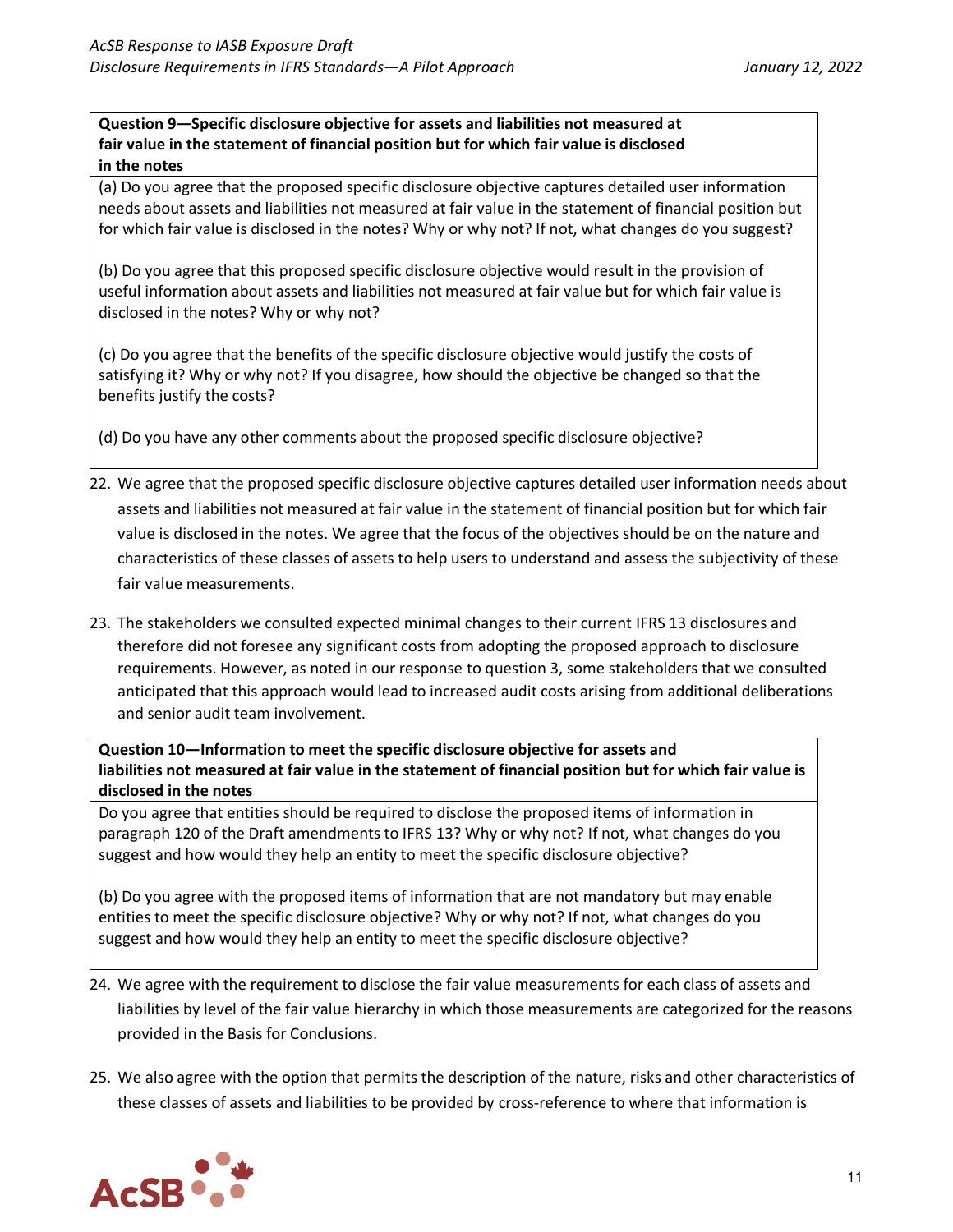disclosed elsewhere in the financial statements. However, as noted in our response to question 4, although information may vary depending on an entity's particular fair value measurements and circumstances, these disclosures may still be approached as a checklist by some entities.

## **Question 11—Other comments on the proposed amendments to IFRS 13**

Do you have any other comments on the proposed amendments to IFRS 13 in this Exposure Draft, including the analysis of the effects (paragraphs BC214–BC215 of the Basis for Conclusions) and the Illustrative Examples accompanying the Exposure Draft?

26. We have no additional comments in relation to the IFRS 13 proposals.

## **Section 3 – IAS 19**

**Question 12—Overall disclosure objective for defined benefit plans**

Paragraphs BC107–BC109 of the Basis for Conclusions describe the Board's reasons for proposing the overall disclosure objective for defined benefit plans.

Do you agree that this proposed objective would result in the provision of useful information that meets the overall user information needs about defined benefit plans? If not, what alternative objective do you suggest and why?

- 27. We agree that the proposed objective may result in the provision of useful information that meets the overall user information needs about defined benefit plans. We think that the proposed overall disclosure objective for defined benefit plans adequately captures users' information needs. Stakeholders often view the accounting for defined benefit plans as highly complex because it requires entities to make several assumptions about future economic conditions. Depending on the size of the plan and relative sensitivity of each assumption, a small change to a single variable can potentially have a significant impact on the net pension obligation and the future cash flows of an entity. The users we consulted are primarily concerned about how defined benefit plans will impact the future cash flows of an entity. They also noted that they need information about the variables and conditions that could cause material changes. We think that the proposed overall disclosure objective for defined benefit pension plans adequately captures these user needs.
- 28. Many stakeholders we consulted noted that the current disclosures often contain irrelevant information. Furthermore, they commented that many entities with small or immaterial defined benefit plans provide irrelevant and boilerplate disclosures. We think that the proposed amendments will encourage preparers to reassess their disclosures from a user information needs perspective and tailor their disclosures to target these needs
- 29. However, given the complexity in accounting for defined benefit pension plans, it may be difficult for financial statement preparers to judge which disclosures are relevant to their users. As a result, entities may be increasingly reluctant to make changes to their current disclosures to avoid inadvertently removing relevant and useful information. We think that this may result in preparers reverting to disclosure checklists to avoid the risk of litigation for failing to provide material information in their financial

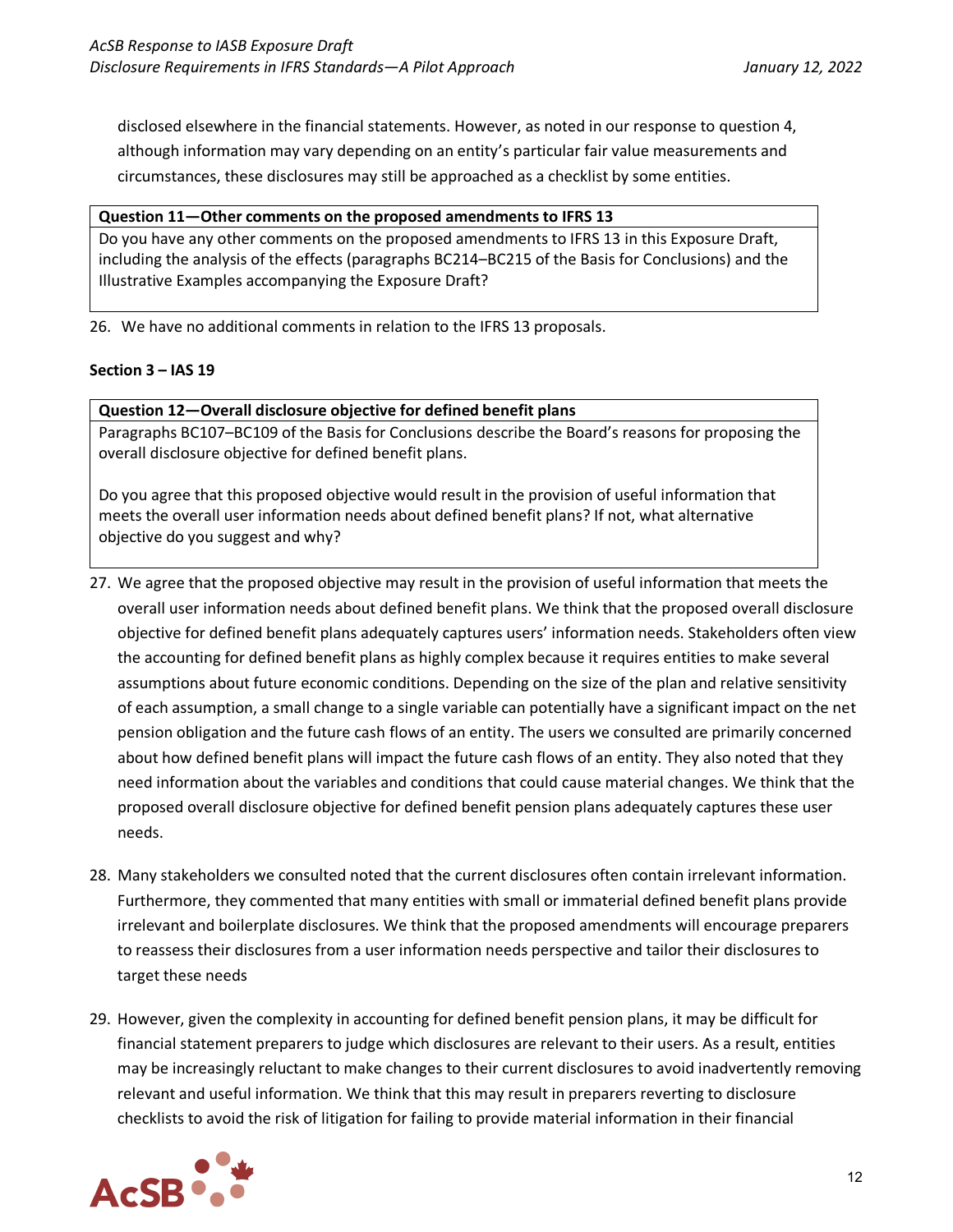statements. We think that a robust user consultation process reduces this risk by helping the IASB articulate user needs within the standard. Furthermore, we think that detailed application guidance as discussed in our response to question 4, may help preparers better navigate the proposed defined benefit pension plan disclosures.

#### **Question 13—Specific disclosure objectives for defined benefit plans**

Paragraphs BC110–BC145 of the Basis for Conclusions describe the Board's reasons for proposing the specific disclosure objectives about defined benefit plans, and discuss approaches that the Board considered but rejected.

(a) Do you agree that the proposed specific disclosure objectives capture detailed user information needs about defined benefit plans? Why or why not? If not, what changes do you suggest?

(b) Do you agree that the proposed specific disclosure objectives would result in the provision of relevant information and the elimination of irrelevant information about defined benefit plans in financial statements? Why or why not?

(c) Do you agree that the benefits of the specific disclosure objectives would justify the costs of satisfying them? Why or why not? If you disagree, how should the objectives be changed so that the benefits justify the costs? Please indicate the specific disclosure objective(s) to which your comments relate.

(d) Do you have any other comments on the proposed specific disclosure objectives? Please indicate the specific disclosure objective(s) to which your comments relate.

- 30. We agree that the proposed specific disclosure objectives capture detailed user information needs about defined benefit plans. As mentioned in our response to question 12, defined benefit plan disclosures often contain information that is not useful to users. We think that by requiring entities to meet specific disclosure objectives that are aligned to users' information needs preparers will have more discretion to tailor their disclosures and to eliminate irrelevant and/or immaterial disclosures.
- 31. The users we consulted were supportive of the specific disclosure objective on expected future cash flows because they can use this information to assess their own forecasts. Due to the complexity of defined benefit accounting, users are often uncertain about their cash flow projections surrounding defined benefit plans, and management's expectation of future cash flows can serve as a useful validation that their projections are reasonable. Several stakeholders noted that most entities have future cash flow information for defined benefit plans for the following year readily available. However, cash flow information for defined benefit plans more than one year into the future can be difficult and costly to provide. Furthermore, cash flow information projected more than one year into the future may lack accuracy and reliability. Despite these concerns, the users we consulted noted that this information would still be helpful in their analysis. Therefore, we think that disclosures of future cash flows beyond one year should be accompanied by adequate explanation of the judgment management exercised and the uncertainties inherent in these disclosures. We also encourage the IASB to consider developing additional

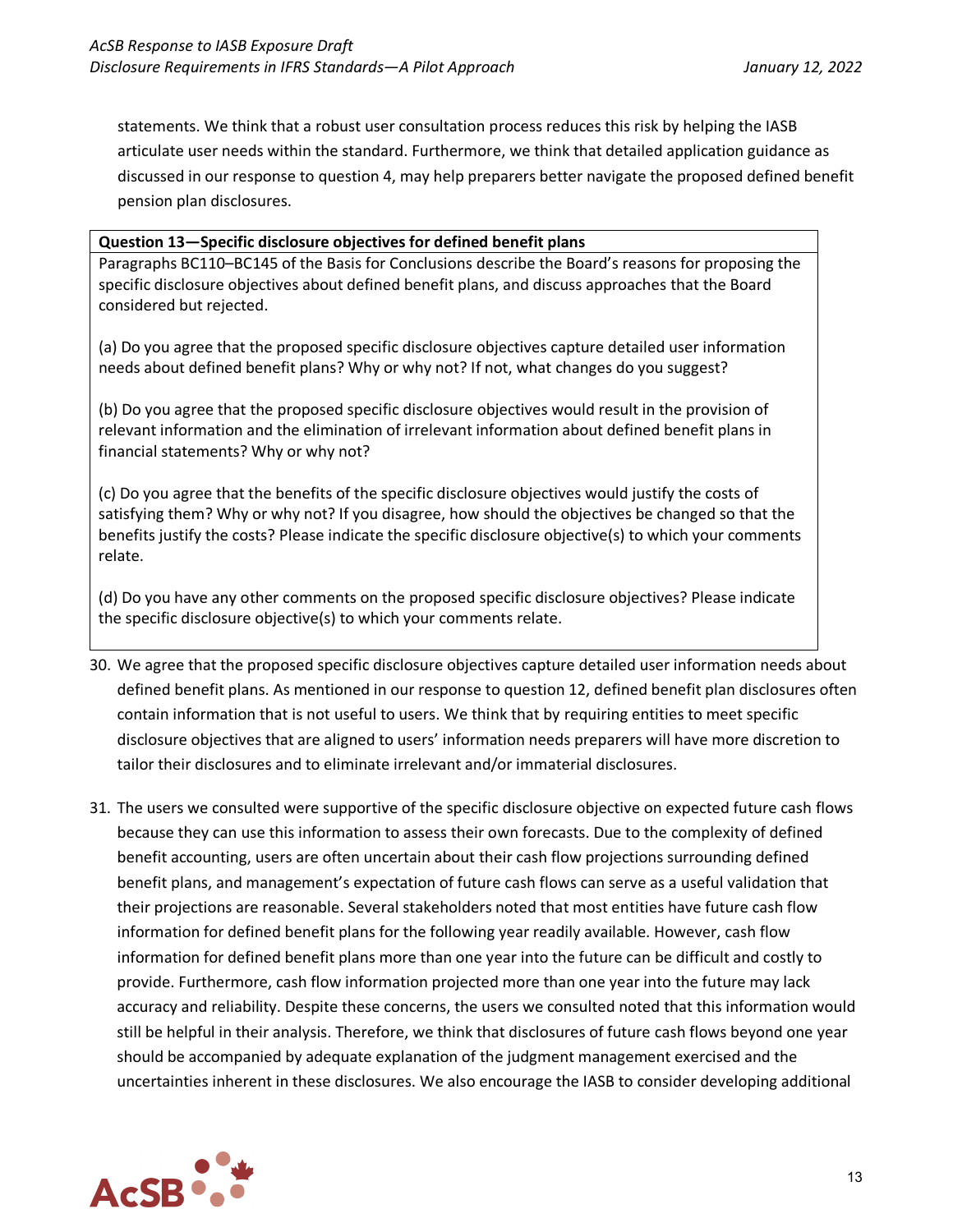illustrative examples of this disclosure to help preparers better understand how they can satisfy this disclosure objective.

# **Question 14—Information to meet the specific disclosure objectives for defined benefit plans** Paragraphs BC110–BC145 of the Basis for Conclusions describe the Board's reasons for proposing the items of information to meet the specific disclosure objectives about defined benefit plans, and discuss information that the Board considered but decided not to include.

(a) Do you agree that entities should be required to disclose the proposed items of information in paragraphs 147F, 147M and 147V of the [Draft] amendments to IAS 19? Why or why not? If not, what changes do you suggest and how would they help an entity to meet the specific disclosure objectives?

(b) Do you agree with the proposed items of information that are not mandatory but may enable entities to meet each specific disclosure objective? Why or why not? If not, what changes do you suggest and how would they help an entity to meet the specific disclosure objective?

- 32. We agree that the disclosure objectives for defined benefit plans can only be met if entities provide the items of information in paragraphs 147F, 147M and 147V. With regard to paragraphs 147F and 147V, we think that quantifying both the amounts in the primary financial statements and well as providing a tabular reconciliation from opening to closing balances allows users to understand the impact of the defined benefit plan on the entity's financial statements without significant costs or undue efforts by the entity. With regard to paragraph 147M, we agree that entities should be required to specify whether the expected future cash flow effects for the defined benefit plan relates to the defined benefit plan as a whole or the obligation recognized at the end of the reporting period. Since entities have a choice which method to use, this is critical information for understanding the expectation provided.
- 33. Stakeholders expressed concerns about the removal of the explicit requirement to provide a sensitivity analysis on actuarial assumptions. The users we consulted generally use this disclosure to assess the sensitivity of their own analysis and to assess other reasonably possible outcomes. Users indicated that this is often the most useful item of information that they receive on defined benefit pension plans. The accounting for defined benefit plans is highly complex because it involves the use of multiple actuarial assumptions that may be subject to a high degree of uncertainty. We think that the most effective way for preparers to highlight the potential impact of this uncertainty is by quantifying the effect of changes to the most sensitive and uncertain actuarial assumptions. Therefore, to satisfy the proposed disclosure objectives, some entities may need to provide a sensitivity analysis on the actuarial assumptions. The IASB may consider releasing application guidance which highlights the usefulness of the sensitivity analysis on the actuarial assumptions when the defined benefit plan and its underlying assumptions are material to the financial statements as a whole.

#### **Question 15—Overall disclosure objective for defined contribution plans**

Paragraphs BC156–BC158 of the Basis for Conclusions describe the Board's reasons for proposing the overall disclosure objective for defined contribution plans.

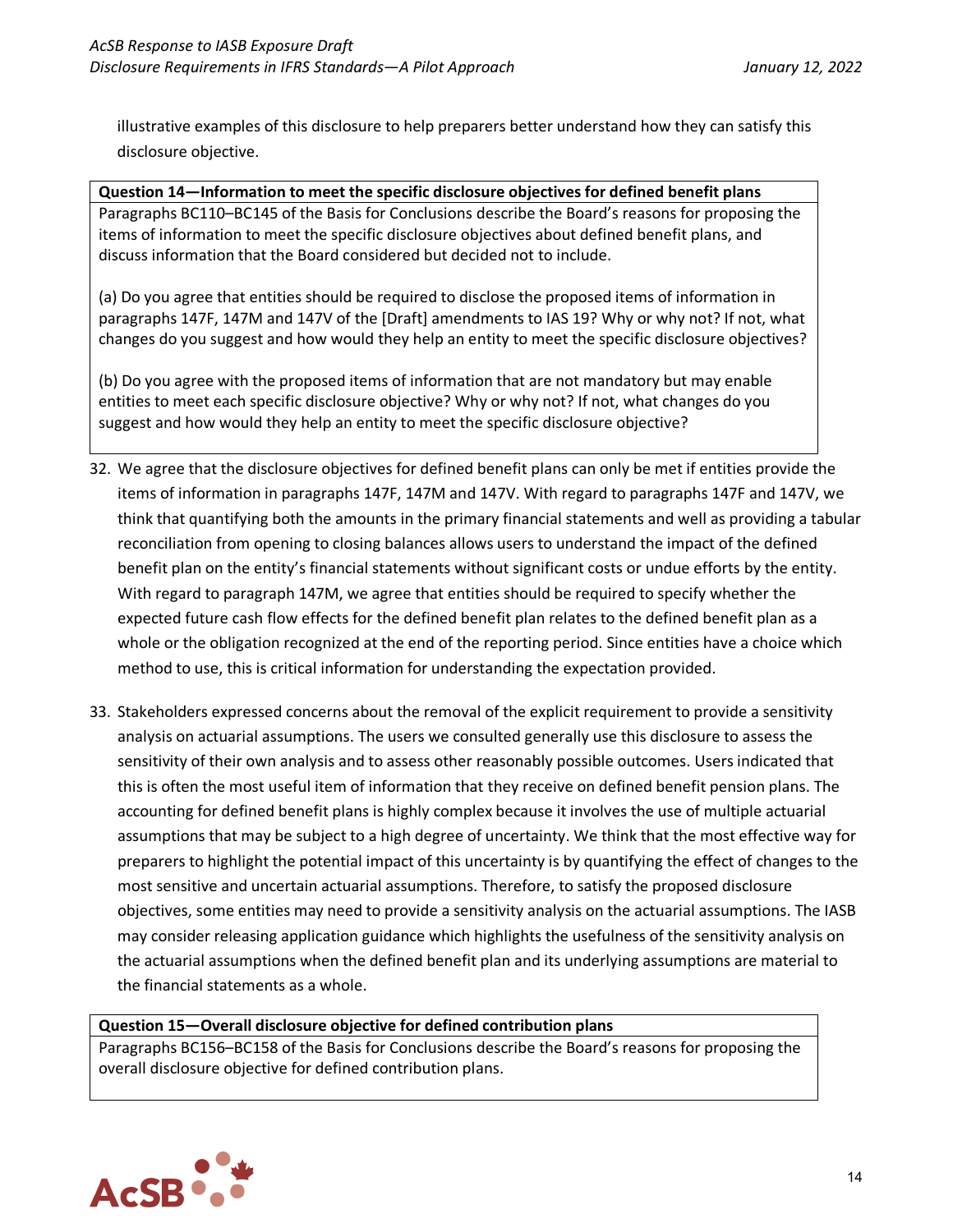Do you agree that this proposed objective would result in the provision of useful information that meets the overall user information needs about defined contribution plans? If not, what alternative objective do you suggest and why?

34. We agree that the proposed overall disclosure objective for defined contribution plans would result in the provision of useful information that meets the overall user information needs for the reasons described in the Basis for Conclusion. Financial statement users generally understand how defined contributions plans impact the financial statements. They also generally understand the risks associated with defined contribution plans. We think that a specific disclosure objective is not required in this instance because the overall disclosure objective adequately captures the detailed user information needs.

# **Question 16—Disclosures for multi-employer plans and defined benefit plans that share risks between entities under common control**

Paragraphs BC159–BC166 of the Basis for Conclusions describe the Board's reasons for proposing which disclosure objectives should apply for multi-employer plans and defined benefit plans that share risks between entities under common control.

Do you agree that these proposals would result in the provision of useful information that meets the overall user information needs about these plans? If not, what alternative approach do you suggest and why?

35. We do not agree that the proposed disclosure objectives for multi-employer plans and defined benefit plans that share risks between entities under common control would result in useful information that meets overall user information needs. We think that the IASB should undertake a broader standard setting project for these types of plans before new disclosure requirements are drafted. Multi-employer and shared risk pension plans are becoming more pervasive, and we think that the current accounting for such plans does not fit into the traditional pension accounting model. We also think that further guidance on accounting for these plans is needed to better reflect their economic characteristics and to reduce diversity in practice. Therefore, we encouraged the IASB to undertake a project to improve the accounting standards for Employee Benefits as part of our response to the IASB's Request for Information – Third Agenda Consultation. Once these accounting issues are addressed, users will be in a better position to provide reliable feedback on what disclosure requirements will be needed.

#### **Question 17—Disclosures for other types of employee benefit plans**

Paragraphs BC167–BC170 of the Basis for Conclusions describe the Board's reasons for proposing the overall disclosure objectives for other types of employee benefit plans.

Do you agree that these proposals would result in the provision of useful information that meets the overall user information needs about these plans? If not, what alternative approach do you suggest and why?

36. We agree that the proposed overall disclosure objectives for other types of employee benefits would result in the provision of useful information that meets the overall user information needs for the reasons described in the Basis for Conclusion.